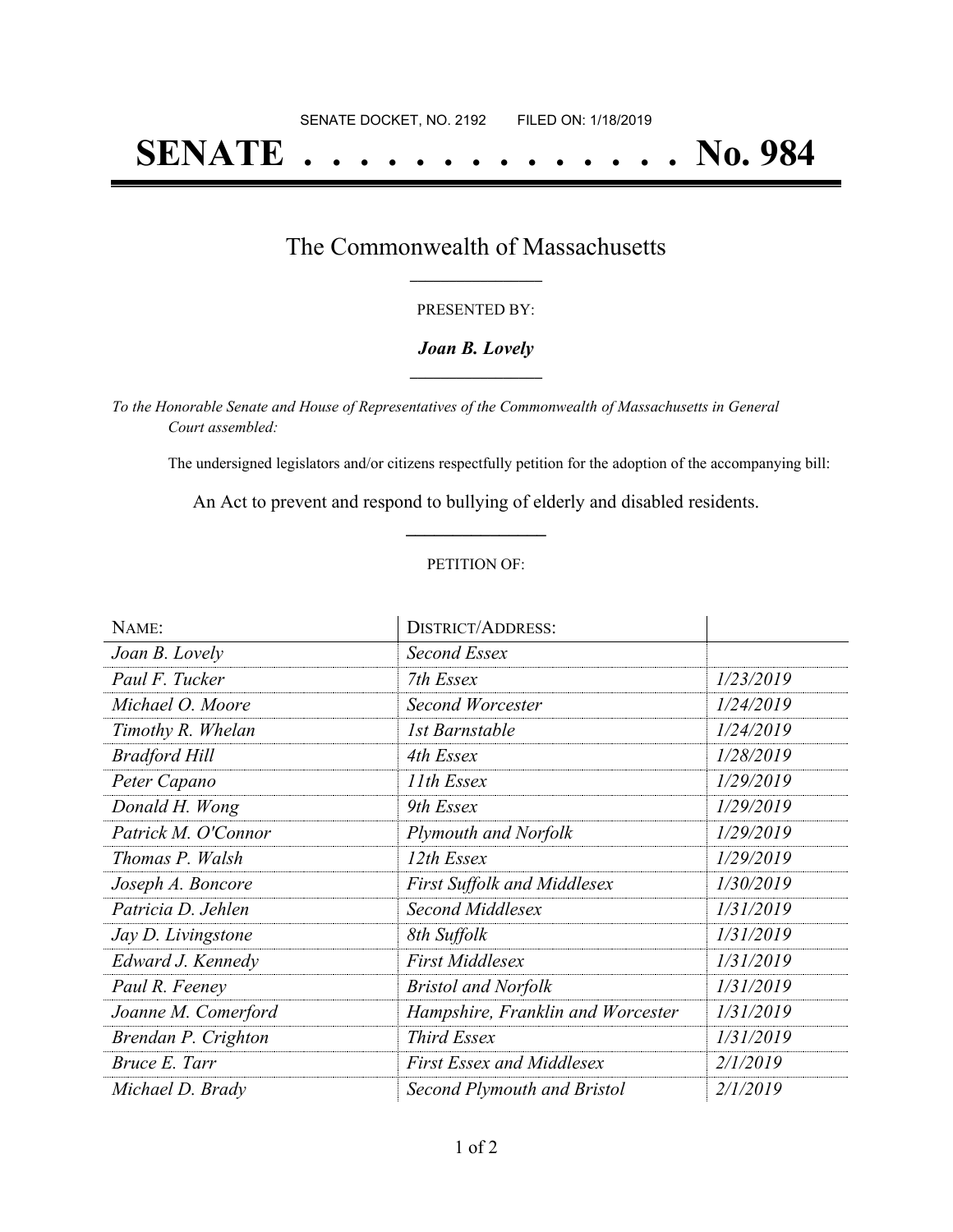| Michael J. Soter      | 8th Worcester                 | 2/1/2019  |
|-----------------------|-------------------------------|-----------|
| Elizabeth A. Poirier  | 14th Bristol                  | 2/1/2019  |
| Bradley H. Jones, Jr. | 20th Middlesex                | 2/4/2019  |
| Walter F. Timilty     | Norfolk, Bristol and Plymouth | 2/4/2019  |
| Harriette L. Chandler | <b>First Worcester</b>        | 2/4/2019  |
| Diana DiZoglio        | <b>First Essex</b>            | 2/7/2019  |
| Julian Cyr            | Cape and Islands              | 3/6/2019  |
| Tram T. Nguyen        | 18th Essex                    | 4/30/2019 |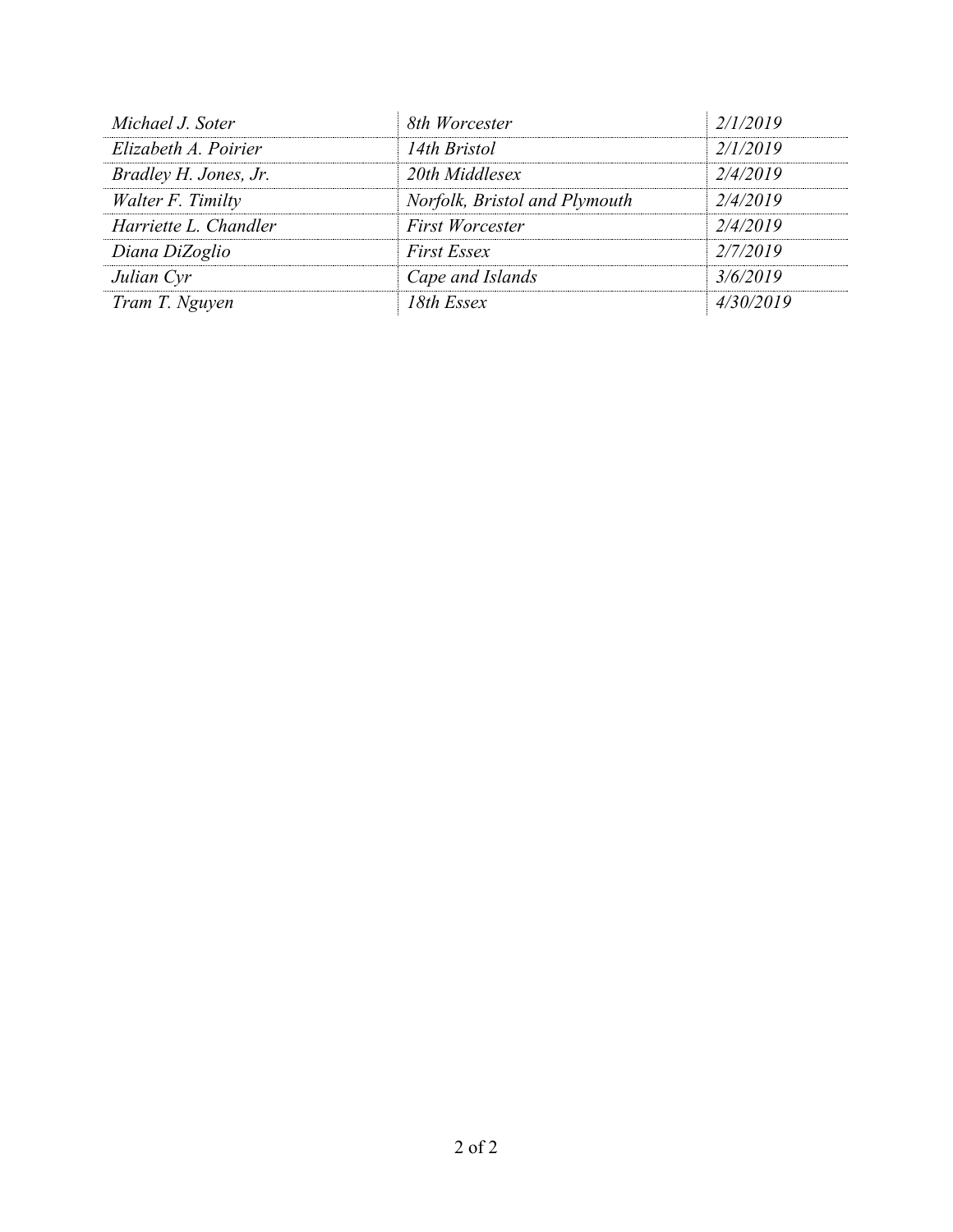# SENATE DOCKET, NO. 2192 FILED ON: 1/18/2019 **SENATE . . . . . . . . . . . . . . No. 984**

By Ms. Lovely, a petition (accompanied by bill, Senate, No. 984) of Joan B. Lovely, Paul F. Tucker, Michael O. Moore, Timothy R. Whelan and other members of the General Court for legislation to prevent and respond to bullying of elderly and disabled residents. The Judiciary.

## The Commonwealth of Massachusetts

**In the One Hundred and Ninety-First General Court (2019-2020) \_\_\_\_\_\_\_\_\_\_\_\_\_\_\_**

**\_\_\_\_\_\_\_\_\_\_\_\_\_\_\_**

An Act to prevent and respond to bullying of elderly and disabled residents.

Be it enacted by the Senate and House of Representatives in General Court assembled, and by the authority *of the same, as follows:*

| SECTION 1. Chapter 121B is hereby amended by adding the following section:- |
|-----------------------------------------------------------------------------|
|                                                                             |

2 Section 61. (a) For purposes of this section, unless the context clearly requires otherwise,

3 the following words shall have the following meanings:

 "Bullying", the repeated use by one or more residents of employees of, or visitors to, a covered residential community of a written, verbal or electronic expression physical act or gesture or any combination thereof, directed at a victim that: (i) causes physical or emotional harm to the victim or damage to the victim's property; (ii) places the victim in reasonable fear of 8 harm to himself or of damage to his property; (iii) creates a hostile environment for the victim; (iv) infringes on the rights of the victim at a covered residential community; or (v) materially and substantially disrupts the orderly operation of a covered residential community. For the purposes of this section, bullying shall include but not be limited to cyber-bullying, group or social bullying, and mobbing.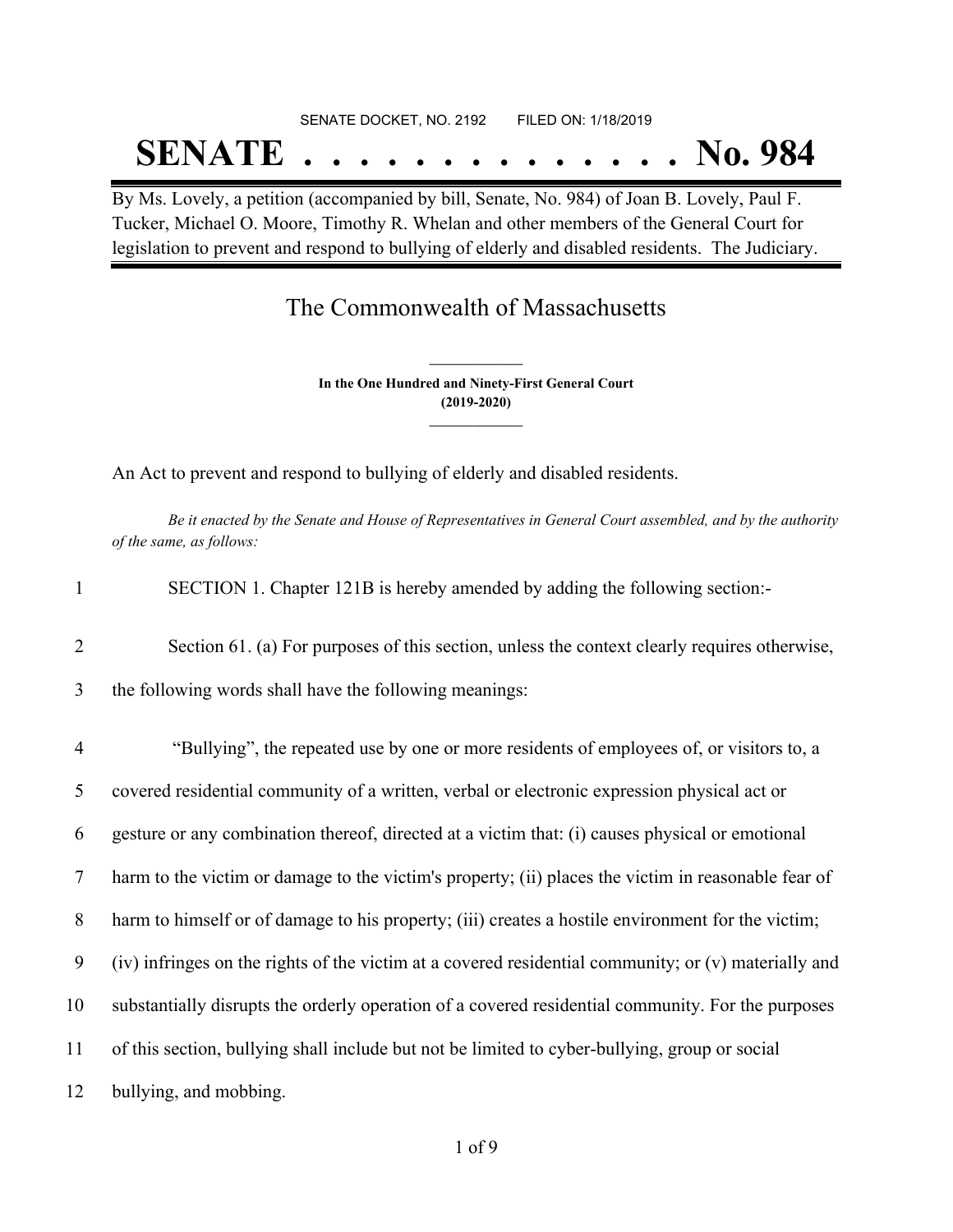"Covered residential community", a public or privately-owned, multifamily residential housing development subsidized in whole or in part by the U.S. Department of Housing and Urban Development or the Commonwealth of Massachusetts and intended for occupancy primarily or solely persons aged 55 or older and/or persons with disabilities.

 "Cyber-bullying", bullying through the use of technology or any electronic communication, which shall include, but shall not be limited to, any transfer of signs, signals, writing, images, sounds, data or intelligence of any nature transmitted in whole or in part by a wire, radio, electromagnetic, photo electronic or photo optical system, including, but not limited to, electronic mail, internet communications, instant messages, instant messages or facsimile communications. Cyber-bullying shall also include (i) the creation of a web page or blog in which the creator assumes the identity of another person or (ii) the knowing impersonation of another person as the author or posted content or messages, if the creation of impersonation 25 creates any of the conditions enumerated in clauses (i) to  $(v)$ , inclusive, of the definition of bullying. Cyber-bullying shall also include the distribution by electronic means of a communication to more than one person or the posting of material on an electronic medium that may be accessed by one or more persons, if the distribution or posting creates any of the 29 conditions enumerated in clauses (i) to  $(v)$ , inclusive or the definition of bullying.

 "Group or social bullying", is the attempt by several persons acting together to engage in bullying conduct toward one or more victims by intentional, repeated, aggressive speech or action capable of causing harm.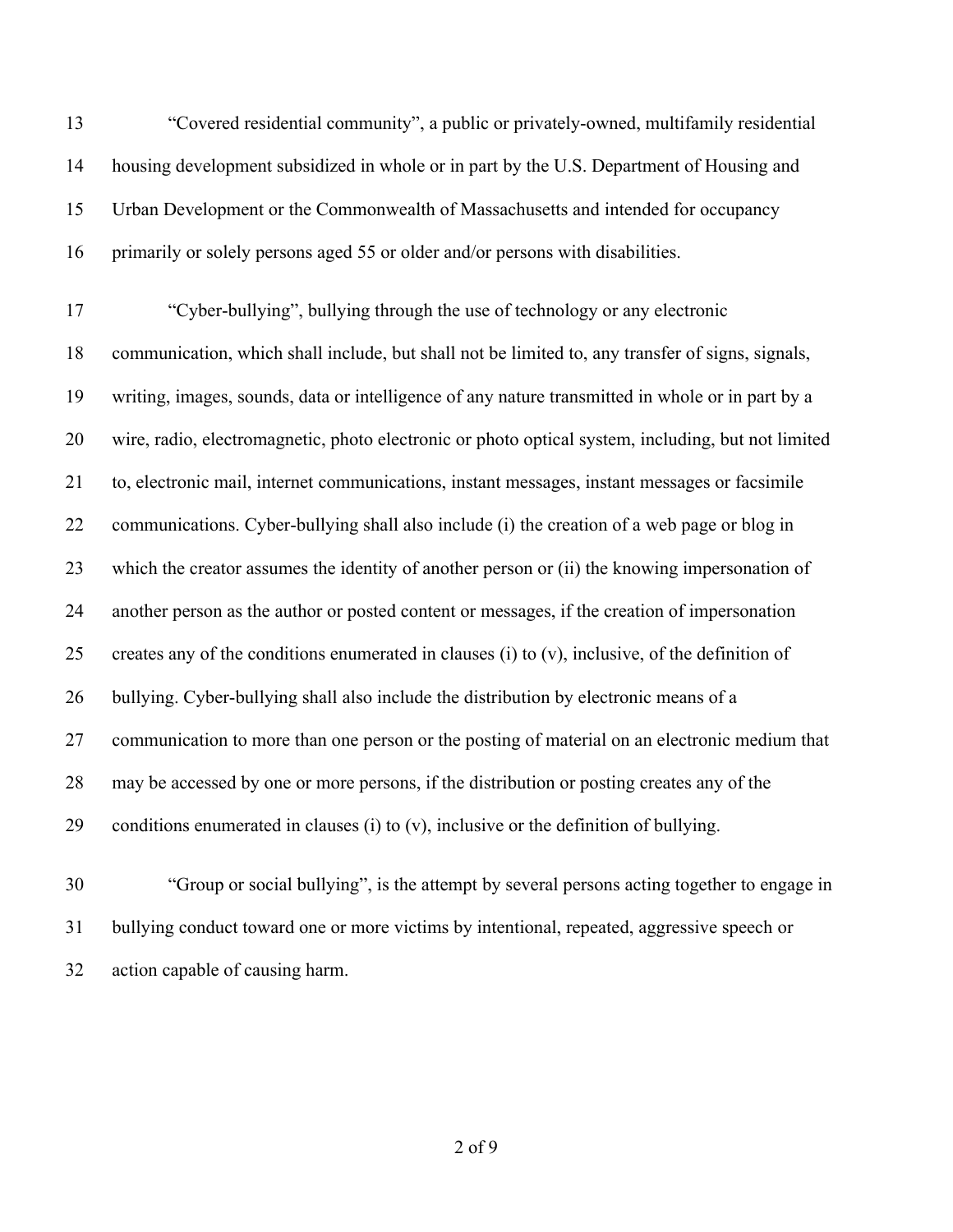| 33 | "Hostile environment", a situation in which bullying causes the residential environment            |
|----|----------------------------------------------------------------------------------------------------|
| 34 | to be permeated with intimidation, ridicule, or insult that is sufficiently severe or pervasive to |
| 35 | interfere with a resident's peaceful enjoyment of her tenancy or rights as a tenant.               |
| 36 | "Mobbing", is bullying that owner/management employees condone or take part in, with               |
| 37 | the purpose of demeaning the victim and excluding them from the social life, quiet enjoyment of    |
| 38 | occupancy, or occupancy status in a covered residential community.                                 |
| 39 | "Owner/managers", the owner of a covered residential community and/or the property                 |
| 40 | manager or management agent responsible for managing a covered residential community.              |
| 41 | "Plan", a bullying prevention and intervention plan established pursuant to subsection             |
| 42 | (d).                                                                                               |
| 43 | "Perpetrator", a person who engages in bullying or retaliation, or an owner/management             |
| 44 | company whose employees engage in, support or condone bullying, group or social bullying or        |
| 45 | mobbing.                                                                                           |
| 46 | "Residential property and grounds", property on which a covered residential community              |
| 47 | is located or property that is owned, leased, or used by an owner/manager or group of residents    |
| 48 | for an activity, function, program, instruction or training related to the operation of the        |
| 49 | residential community.                                                                             |
| 50 | "Victim", a person against whom bullying, group or social bullying, mobbing, or                    |
| 51 | retaliation has been perpetrated.                                                                  |
| 52 | (b) Bullying shall be prohibited: (i) on residential property and ground, at an                    |
| 53 | owner/manager or resident sponsored activity, function or program whether on or off residential    |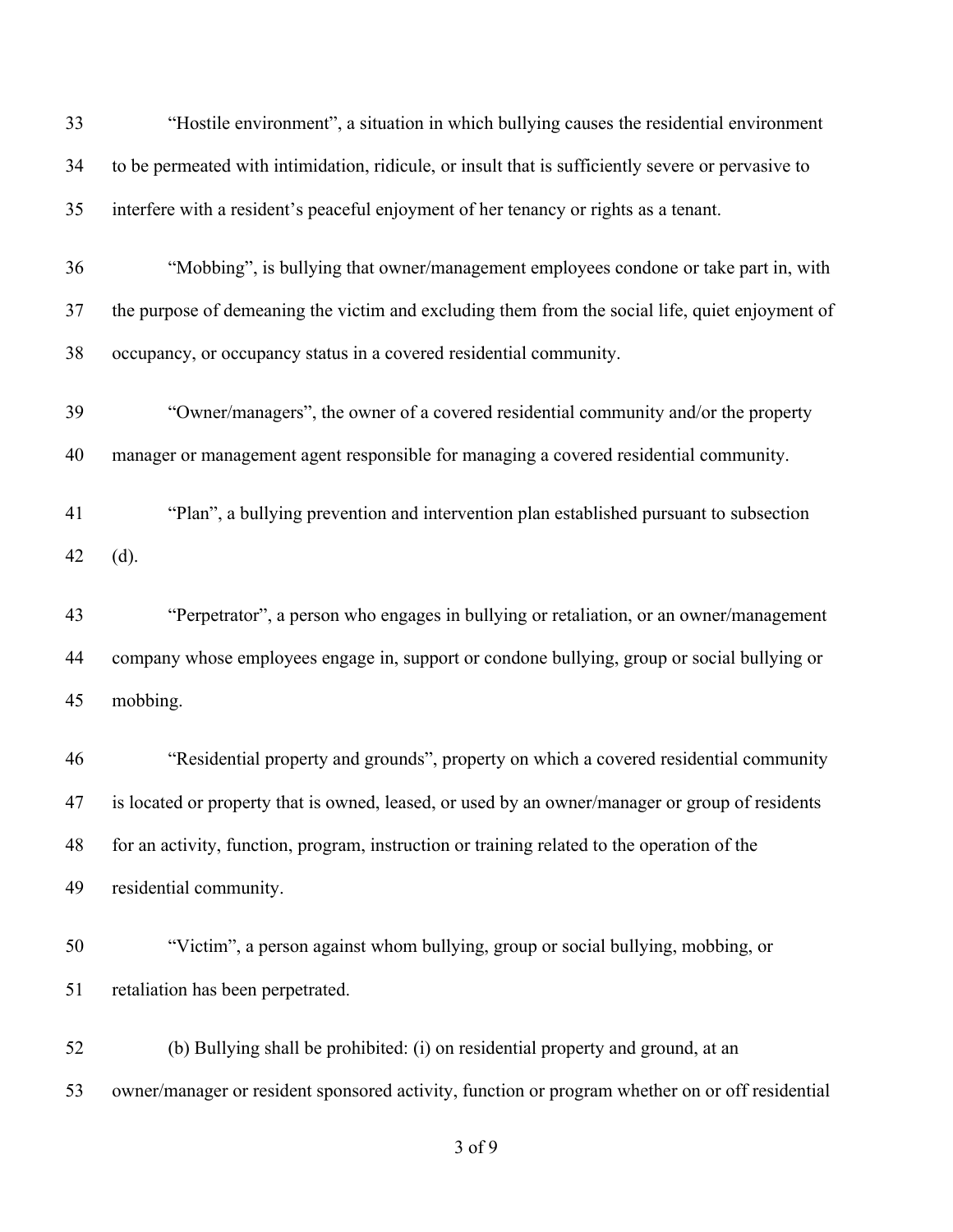grounds or through the use of technology or an electronic device owned, leased, or used by an owner/manager; and (ii) at an owner/manager sponsored location, activity, or function or program that is not located within the covered residential community, or through the use of technology or an electronic device that is not owned, leased, or used by an owner/manager, if the bullying creates a hostile environment in a covered residential community for the victim, infringes on the rights of the victim at a covered residential community or materially and substantially disrupts the orderly operation of a covered residential community. Nothing contained herein shall require an owner/manager to staff any non-residence related activities, functions, or programs.

 Retaliation against a person who reports bullying, provides information during an investigation or bullying, or witnesses or has reliable information about bullying shall be prohibited.

 (c) The public safety division of the Commonwealth's attorney general's office, after consultation with the department of public health, the department of mental health, the executive office of elder affairs, the office on disability, the department of housing and community development, MassHousing, the Massachusetts district attorneys association, representatives or areawide tenant organizations representing residents of covered residential communities, representatives or areawide associations or resident service coordinators and owner/managers, and experts on bullying, group or social bullying, and mobbing shall, within one year of enactment of this legislation: (i) publish a model plan and training curricula for owner/managers to consider when creating their plans and curricula; and (ii) create and compile list of bullying prevention and intervention resources, evidence-based curricula, best practices and academic-based research that shall be made available to covered residential communities. The resources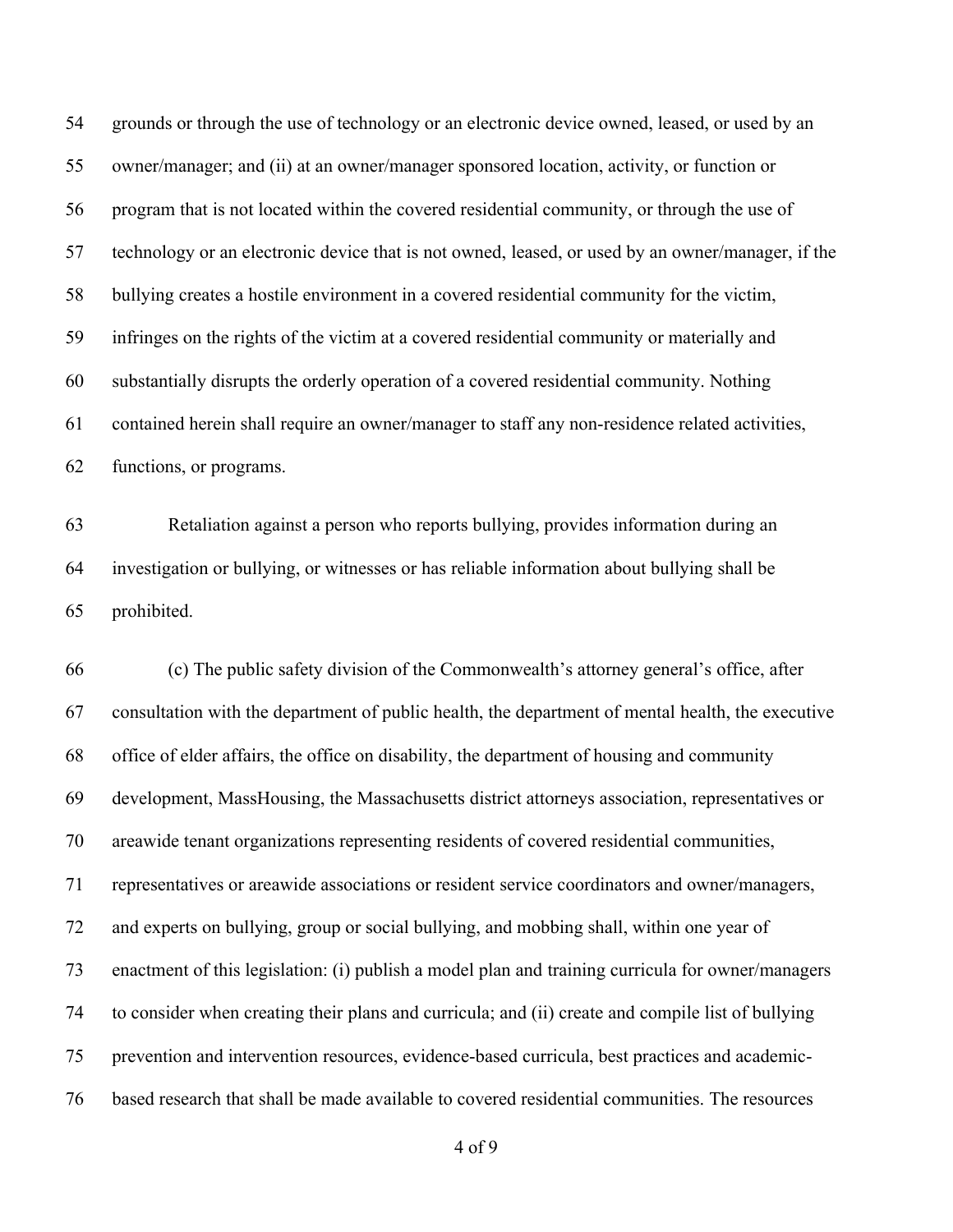may include, but shall not be limited to, print, audio, video or digital media; subscription based online services; and on-site or technology-enabled professional development and training sessions. The division shall biennially update the model plan and the list of the resources, curricula, best practices and research and shall post them on its website. The division shall conduct a biennial confidential survey of residents and management staff to assess the prevalence and extent of bullying and the effectiveness of remedial efforts, and publish the findings while protecting the confidentiality of respondents.

 (d) Each owner/manager of a covered residential community shall provide appropriate training on bullying prevention to all employees and residents of a covered residential community. The curriculum shall be evidence-based.

 (e) (1) Each covered residential community shall develop, adhere to and update a plan to address bullying prevention and intervention in consultation with residents, any legitimate residents' association as defined by 24 CFR Part 245, resident support organizations, owner/manager service employees, on-site management staff, professional support personnel, community representatives, local law enforcement agencies, and division staff. The consultation shall include, but not be limited to, notice and a public comment period. The plan shall be adopted and implemented within six months of preparation of a model plan by the division and updated at least biennially.

 (2) Each plan shall include, but not be limited to: (i) descriptions of and statements prohibiting bullying, group or social bullying, mobbing, cyber-bullying and retaliation; (ii) clear procedures for residents, owner/manager employees, visitors, relatives, partners, guardians and others to report bullying or retaliation; (iii) a provision that reports of bullying or retaliation may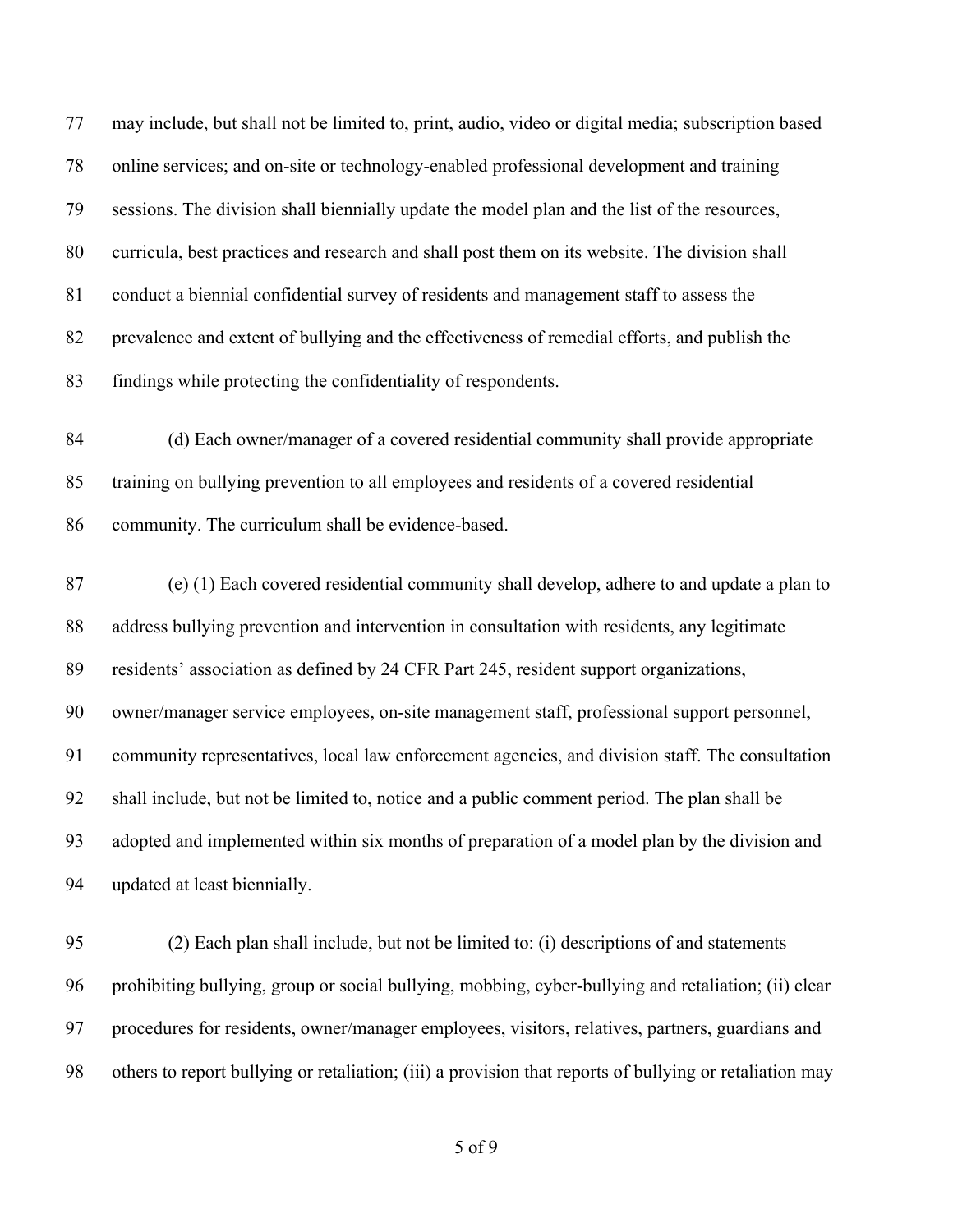be made anonymously; provided, however, that no disciplinary action shall be taken against a resident or owner/manager employee solely on the basis of an anonymous report; (iv) clear procedures for promptly responding to and investigating reports of bullying or retaliation; (v) the range of remedial actions that may be taken against a perpetrator for bullying or retaliation, including but not limited to employment sanctions or lease enforcement; provided, however, that the remedial actions shall balance the need for accountability with the need to teach appropriate behavior; (vi) clear procedures for restoring a sense of safety for a victim and assessing that victim's needs for protection; (vii) strategies for protecting from bullying or retaliation a person who reports bullying, provides information during an investigation of bullying or witnesses or has reliable information about an act of bullying; (viii) procedures consistent with state and federal law for promptly notifying the relatives, partners, or guardians of a victim and a perpetrator, if appropriate and authorized by the victim; provided, further, that the relatives, partners and guardians of a victim shall also be notified of the action taken to prevent any further acts of bullying or retaliation, if appropriate and authorized by the victim; and provided, further, that the procedures shall provide for immediate notification pursuant to regulations promulgated under this subsection by the division or person who holds a comparable role to the local law enforcement agency when civil and/or criminal charges may be pursued against the perpetrator; (ix) a provision that a person who knowingly makes a false accusation of bullying or retaliation shall be subject to remedial action or sanction; and (x) a strategy for providing, counseling or referring to appropriate services for perpetrators and victims and for appropriate family members of said residents. The plan shall also reference existing regulatory and lease protections applicable to the covered residential community, including but not limited to grievance procedures and protections for public housing tenants; lease and 24 CFR Part 245, protections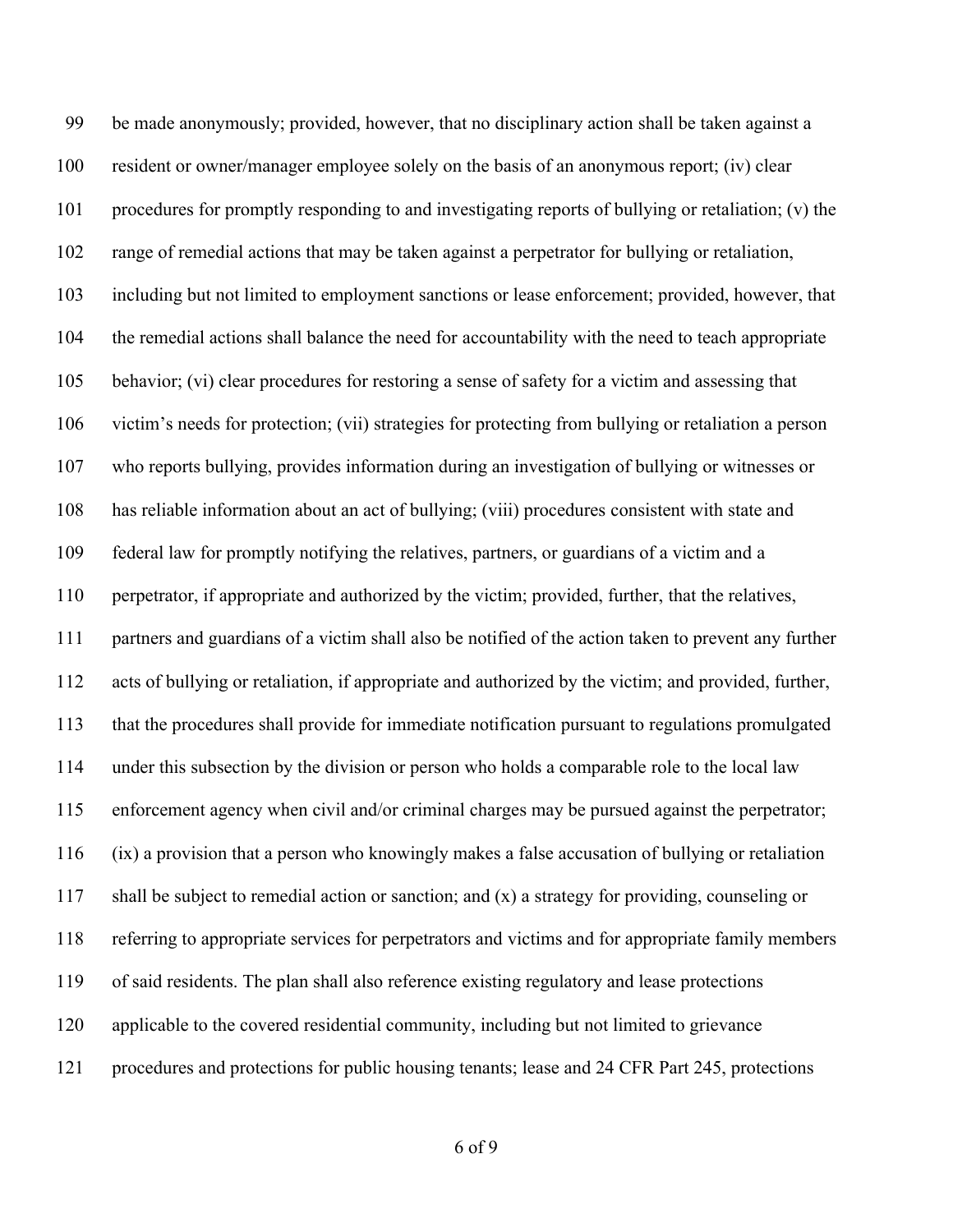122 for HUD multifamily tenants; and comparable protections for MassHousing tenants in elderly/handicapped housing. Each plan shall also include procedures for victims to appeal confidentially to the division in cases where the alleged perpetrator is the owner/manager or employee of the covered residential community and the resident is concerned about retaliation.

 (3) Nothing in this section shall prevent an owner/manager from remediating any discrimination or harassment based on a person's membership in a legally protected category under local, state or federal law.

 (4) The plan for a covered residential community shall include a provision for ongoing professional development and training to build the skills of all employees, including, but not limited to, on-site managers, social service or resident service coordinators, maintenance and office clerical staff, to prevent, identify and respond to bullying. The content of such professional development shall include, but not be limited to: (i) appropriate strategies to prevent bullying incidents; (ii) appropriate strategies for immediate, effective interventions to stop bullying incidents; (iii) information regarding the complex interaction and power differential that can take place between and among one or more perpetrators, victims and witnesses to the bullying; (iv) research findings on bullying, including information about specific categories of residents who have been shown to be particularly at risk for bullying in the environment or covered residential communities, and the role of mental illness, dementia, behavioral disorders, domestic violence 140 and substance abuse as they may affect both victims and perpetrators; (v) information on the incidence and nature of cyber-bullying; and (vi) internet safety issues as they relate to cyber- bullying. The division shall identify and offer information on alternative methods for fulfilling the professional development requirements of this section, at least one of which shall be available at no cost to owners/managers of covered residential communities.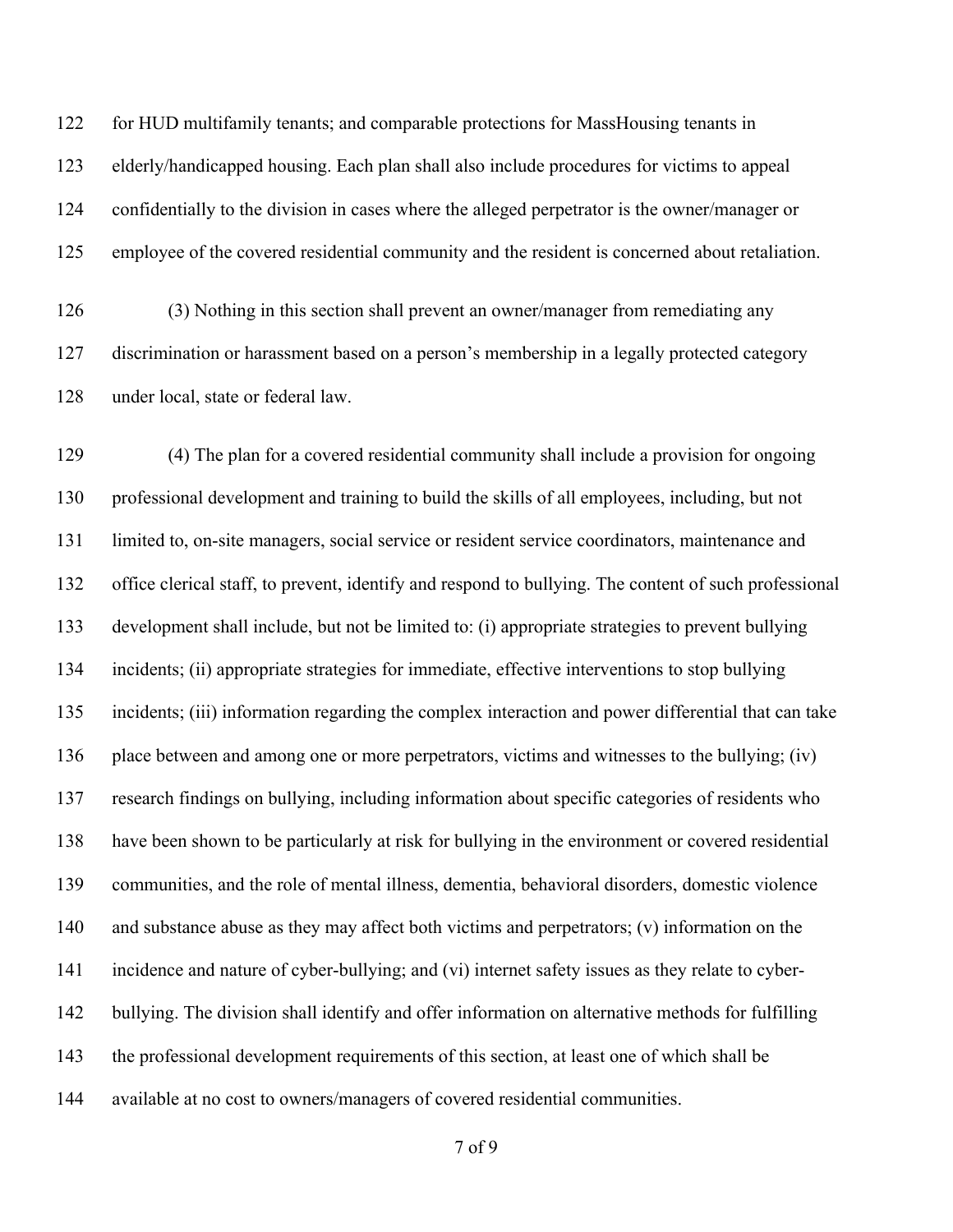(5) The plan may include provisions for informing relatives, partners, and guardians about the bullying prevention curriculum of the covered residential community and shall include, but not be limited to: (i) how relatives, partners and guardians can reinforce the curriculum and support the owner/manager or division plan; (ii) the dynamics of bullying; and (iii) online safety and cyber-bullying.

 (6) The division shall promulgate rules and regulations on the requirements related to an owner/agent's duties under clause (viii) of the second paragraph of subsection (e).

 (f)(1) Each owner/manager shall provide to residents and/or their designees, in appropriate languages or means of communication, annual written notice of the relevant resident-related sections of the plan.

 (2) Each owner/manager shall provide to all employees of a covered residential community annual written notice of the plan. The employees at each covered residential community shall be trained biennially on the plan. The relevant section of the plan relating to the duties of employees shall be included in an owner/agent employee handbook or policies.

 (3) The plan shall be posted on the website of each owner/manager or a covered residential community, or otherwise made available to residents, staff and interested members of 161 the public.

 (g) Each owner/manager shall be responsible for the implementation and oversight of the plan at her covered residential community.

 (h) Any employee of a covered residential community, including on-site management staff, social service or resident service coordinator, maintenance or clerical staff, shall